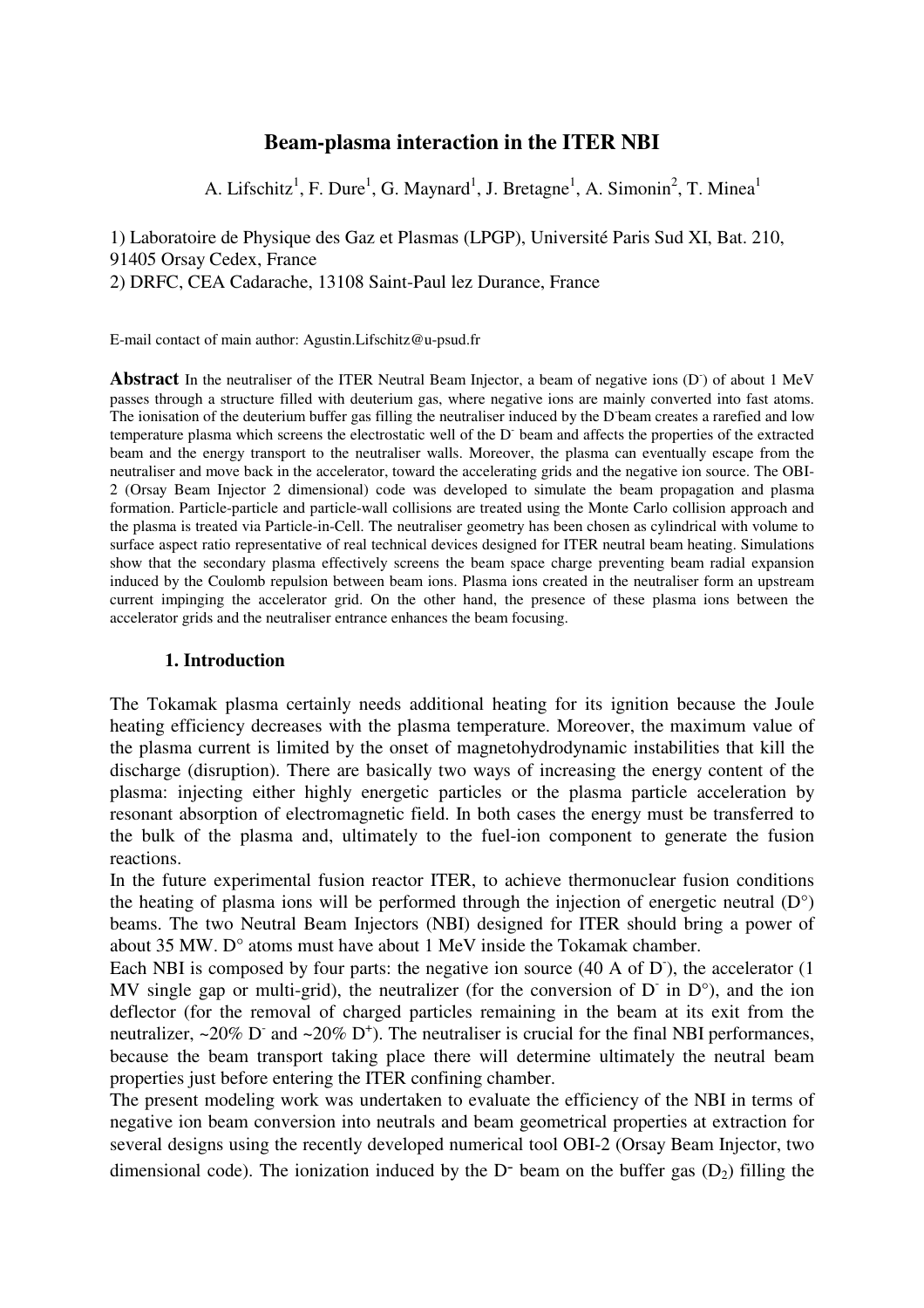neutraliser creates a rarefied residual low-temperature plasma. The role and dynamics of the residual plasma will also be treated. This plasma can screen the electrostatic well of the Dbeam and, consequently, affect the properties of the extracted beam emittance and the energy transport to the neutraliser walls.

In this paper we present our numerical simulation results of the beam and plasma behaviour in the neutraliser for the Neutral Beam Injector (NBI) system of ITER. New physical problems appear that we address hereafter. One of them is the evolution of the buffer gas state due to its interaction with the energetic beam particles and the influence of this evolution on the beam transport. We especially investigated the ionisation of the buffer gas atoms creating a secondary plasma which expands in both directions, axial and transverse. Because we are dealing with very long pulses duration, the plasma can expand well outside the neutraliser. In particular it can reach the acceleration grids and possibly perturb the acceleration field.

The aim of the present study is to investigate the formation of this secondary plasma and to get an accurate knowledge of its characteristics, i.e. potential, charged particle density, electron temperature, etc.

#### **2. Numerical approach and elementary processes**

The Particle-In-Cell OBI-2 (Orsay Beam Injector – 2 dimensional) code was developed especially to answer the questions concerning the beam and plasma behaviour inside the ITER negative ion neutraliser. It originates from a previous code developed at LPGP and LBNL for heavy ion inertial fusion application  $[1, 2, 3]$ . It deals with a beam of energetic ions (H or D of given energy and current density) that crosses through a gaseous target ( $H_2$  or  $D_2$  of given density profile). To describe both the plasma expansion along the beam axis (z) and the diffusion field in the radial direction (r) we have considered a 2D (r,z) axi-symmetrical system. In this model, the neutraliser copper plates are substituted by a tube.

The mean free paths of the plasma particles are of the same order of magnitude as the dimensions of the neutraliser. Therefore the transport is non-local, the plasma is not in equilibrium and collisions with the walls have a large contribution.

The **OBI-2** code includes atomic collisions through Monte Carlo Collision (MCC) approach. The code was upgraded to speed on calculations. The physical model included in the code was also improved to allow a detailed description of the induced residual plasma created by collisions between the beam particles and gas atoms and molecules. The geometry of the neutraliser used in the present work consist of a 2D cylindrical symmetry which is not the actual configuration of the neutraliser plates, but remains realistic in terms of the volume to surface aspect ratio. Hence, it is possible to follow the residual plasma formed between the symmetry axis and the wall but also forward and backward along the beam axis. Therefore, the simulation results here reported are electrostatic, in  $2^{1/2}$  dimensions (r,z,v<sub>x</sub>,v<sub>y</sub>,v<sub>z</sub>).

The main features of the OBI-2 code are given below. Details can be found in Ref [4].

**1)** The collision module takes account of the real physical situation through the main interaction processes present in the neutraliser. The code deals with elastic and inelastic collisions with arbitrary number of produced particles and multiple differential cross sections. The used MCC method is of the highest efficiency for reactions where only one of the colliding particles is modified during the collision, it has been generalized to treat also more general types of collisions such as charge exchange.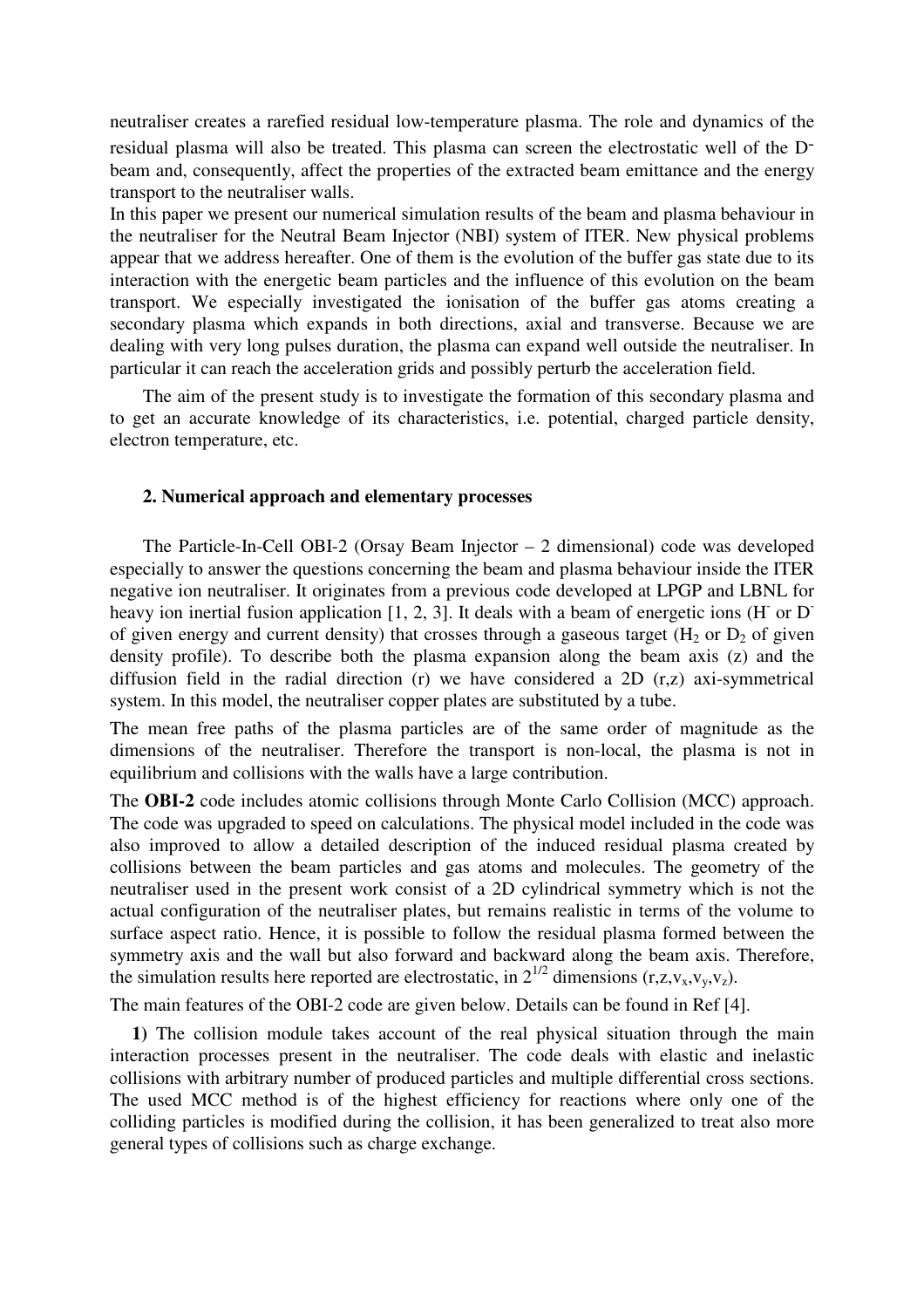In OBI-2 code the various fields (scalar or vectorial) are projected on a 2D grid, whereas the particle dynamics are obtained by integrating the macro-particles equations of motion. Atomic collisions are considered as stochastic processes that can either change the state of a macroparticle or create / destroy macro-particles. The projection over the grid of higher orders of the energy distribution or the energy spectrum is currently being implemented. This improve the description of the reactions for non-thermalized species.

**2)** The wall collision module has been extended in order to include the secondary electron emission induced by several types of particles and the neutralization and re-injection of ions impinging the wall.

**3)** An electrostatic module has been added. Full electromagnetic simulations have shown that retarded field effects are very small and also that the magnetic field produced by the beam itself does not affect significantly the plasma properties. Therefore, the Maxwell equations can be treated within the electrostatic approximation solving Poisson's equation. The bi-conjugate gradient algorithm was used to solve it. This module strongly improved the computing efficiency. Time steps of one order of magnitude larger than in the initial electromagnetic version are now used.

**4)** The particle initialization module now allows for injecting a continuous flow of particles in the simulation box. The buffer gas density and temperature is assumed to be stationary.

We consider incoming beam particles consisting of 1 MeV D- ions. The relevant atomic collision processes involved in the interaction of the beam particles with the buffer gas are summarized in Tables 1. It gives the reactions changing the state of the beam particles. They follow a previous modelling work performed by E. Surrey [5] who considered the conversion of negative ions into fast neutrals or positive atomic ions giving three beam components.

One can see in Table 1 that the stripping reaction (reaction 1) is the most efficient. Neutralisation of the negative ion beam is due mainly to this reaction which is at the origin of the fast neutral atoms composing the neutral beam. The corresponding cross section is  $\sigma_1 = 1.13$  in 10<sup>-16</sup> cm<sup>2</sup> units at 500 keV/amu.

| Projectile           | <b>Target</b>  |                        | <b>Products</b> |                | $\sigma (x10^{-16}$ cm <sup>2</sup> )<br>at 500 keV/amu |
|----------------------|----------------|------------------------|-----------------|----------------|---------------------------------------------------------|
| $\mathbf{D}$         | D,             | $\mathbf{D}^{\circ}$   | $\mathrm{D}_2$  | e_strip        | 1.133                                                   |
| $\mathbf{D}$         | D,             | $\mathbf{D}^*$         | $D_2$           | $2(e_{strip})$ | 0.073                                                   |
| $\mathbf{D}^{\circ}$ | $\mathrm{D}_2$ | $\mathbf{D}^{\dagger}$ | $D_2$           | e_strip        | 0.38                                                    |

*Table 1 – Collision processes considered by E. Surrey* [5]*. The beam particles are bold faced.* 

The second important reaction is known as 'neutral striping', labelled 3 in Table 1. It leads to the conversion of the fast neutral atoms into positive ions. This reaction requires at least two collisions during the beam cross through the neutraliser (first the formation of  $D^{\circ}$  – reaction 1 – and second its conversion in D+). Besides, this reaction limits the amount of the fast neutrals available at the exit of the neutraliser. The corresponding cross section at 500 keV/amu is  $\sigma_3 = 0.38 \times 10^{-16} \text{ cm}^2$ .

In our velocity regime, 'double stripping' (Reaction 2) has a small cross section. Its efficiency is only a few percent of the simple stripping (Reaction 1) and the corresponding cross section is  $\sigma_2 = 0.073 \times 10^{-16} \text{ cm}^2$  [6].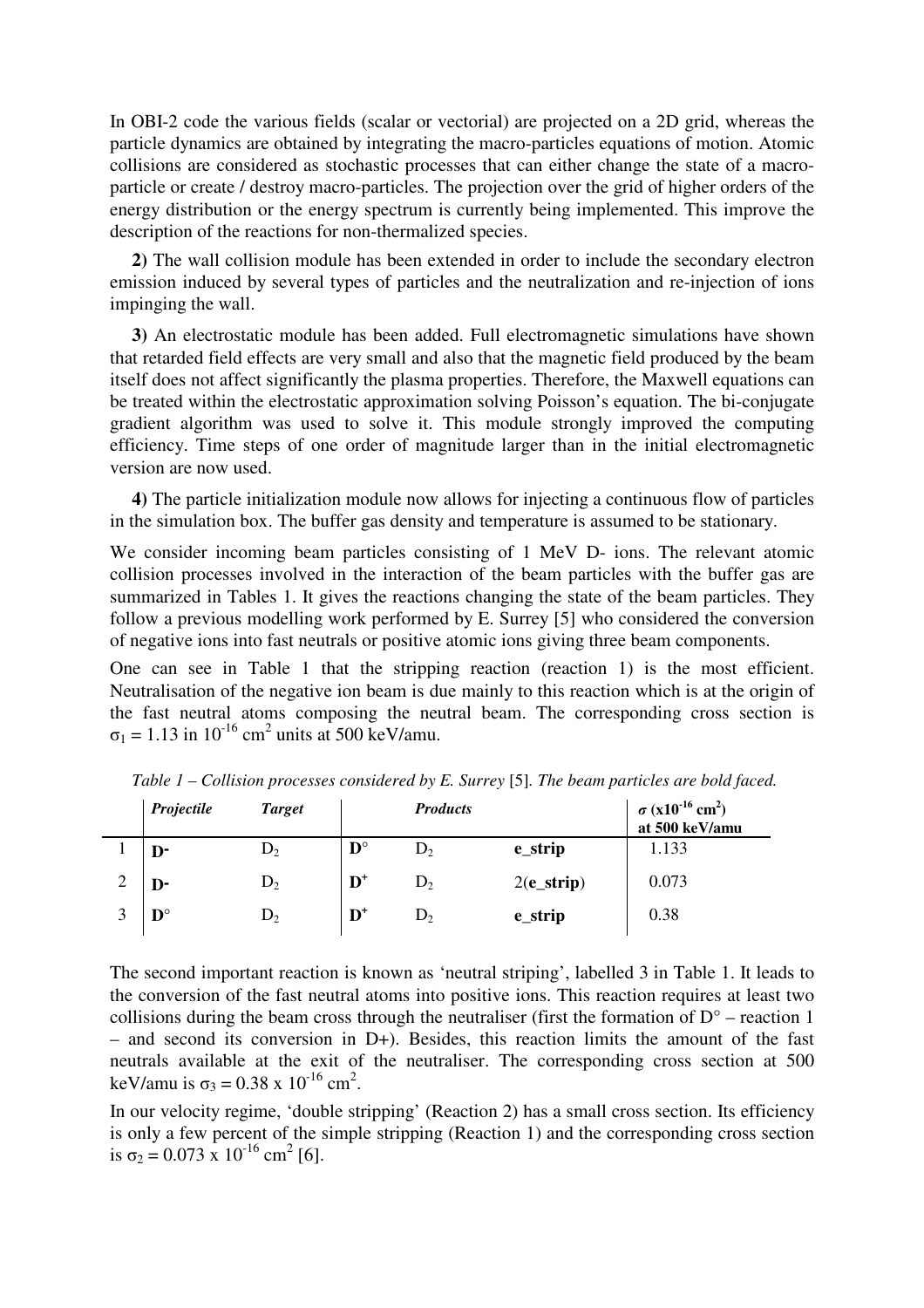Taking into account the reactions of Table 1, it is easy to derive an analytical expression for the relative populations of the three species composing the high energy beam D,  $\overline{D}^0$  and  $D^+$  in terms of the gas linear density interacting with  $D<sub>2</sub>$  deuterium gas. Note that due to the low value of the gas density, excitation of  $D^0$  has no influence on the beam particles state because the de-excitation rates are much higher than the ionisation one. For this value we obtained 55.3 % of  $D^0$ , 18.5 % of D, and 26.2% of  $D^+$ . These values are very close to the previous estimation of the beam composition at the exit plane of the neutraliser.

Beside the collisions reported in Table 1, there are other reactions with the beam particles with significant cross sections at  $\sim$ 1 MeV, which do not change the beam particle state but which can ionize the buffer gas molecules; these processes are summarized in Table 2.

|          | Projectile           | <b>Target</b> |                      | <b>Products</b> |   | $\sigma(x10^{-16} \text{ cm}^2)$<br>at 500 keV/amu [7] |
|----------|----------------------|---------------|----------------------|-----------------|---|--------------------------------------------------------|
|          | $\mathbf{D}^+$       | D,            | $\mathbf{D}^+$       | $D_2^+$         | e | 0.71                                                   |
|          | $\mathbf{D}^{\circ}$ |               | $\mathbf{D}^{\circ}$ | $D_2^+$         | e | 0.43                                                   |
| $\sigma$ | D.                   |               | D                    |                 | e | $\sigma_5 + \sigma_7 = 1.04$                           |

*Table 2 – Additional collision processes introduced in the PIC-MC simulation* 

| Projectile | <b>Target</b> | <b>Products</b> |                | $\sigma (x10^{-16} \text{ cm}^2)$<br>at 272 eV [8] |       |
|------------|---------------|-----------------|----------------|----------------------------------------------------|-------|
| e_strip    |               | e               |                | e                                                  | 0.61  |
| e strip    | ەر            | e strip         | $\mathbf{D}_2$ |                                                    | 0.023 |

*Table 3 – Main stripped electron collision processes* 

Electrons created through ionisation of the beam particles (Reaction 1-3), named stripped electrons, born with a velocity close the beam particles one, corresponding kinetic energy being 272eV. On the other hand, the electrons coming from the ionisation of the buffer gas molecules have a broad energy distribution so that one has to consider these electrons (Reactions 4, 5, and 6, Table 2) over a large range of energy from 15 eV up to about 1 keV. Reaction 7 from Table 3 concerns non-dissociative ionisation, which at 272 eV has a cross section  $\sigma_7 = 0.61 \times 10^{-16}$  cm<sup>2</sup>. Plasma electrons from the high energy tail of the distribution are also able to ionise the buffer gas. Stripped electrons can be elastically scattered when colliding with the buffer gas molecules (Reaction 8 - Table 3). This does not change the energy but rather induces an angular dispersion of the beam electrons. Due to the geometry of the neutraliser, this reaction plays an important role for the isotropisation of the secondary plasma; moreover even a small transverse diffusion can increase significantly the flux of particles on the neutraliser plates.

At the present stage of the model development, the secondary plasma involves only one positive ion species, the molecular ion  $D_2^+$  and two distinct electron populations: (i) stripped electrons, which are characterized by an energy around 272 eV when they leave the negative ions from the beam; and (ii) secondary electrons, which are produced by the residual gas ionization with an average energy of about 10 eV. As presented in the next section, this simplified kinetic scheme is able to build up the dense secondary plasma.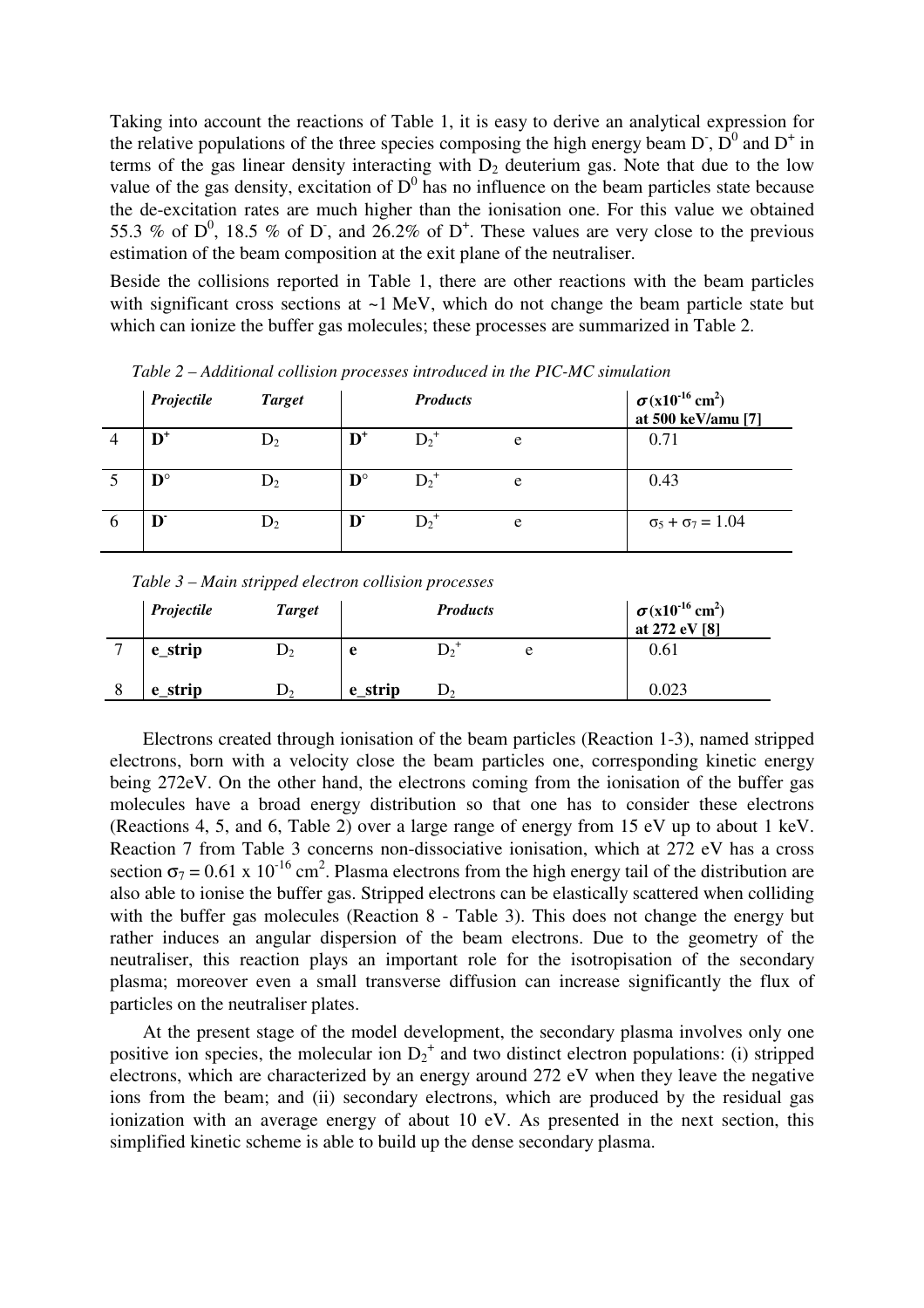Reactions 4-7 yield the source term of the secondary plasma. To describe the evolution of this plasma it is also necessary to consider the main collision processes. A detailed description of the full chemical kinetics of the deuterium plasma can be found in Ref [9]. Looking at the dominant process and taking a typical value of  $10^{-16}$  cm<sup>2</sup> for the cross sections inside the plasma, we get a mean free path of the order of 100 cm, which is one order of magnitude larger than the distance between two neutraliser plates. Therefore, beside the source term, the most important collision processes are the interaction of the plasma particles (electrons and ions) with the walls. In this preliminary study the unaddressed processes have been neglected.

### **3. Simulation results**

 We present in this section results obtained with OBI-2 code taking into account the microscopic processes described in the previous section.

 Let us first give an estimation of the current density transported by one beamlet of the negative ion source of ITER. The total current should be 40 A distributed over 1280 beamlets. Therefore the current of one beamlet is 31 mA for a beam diameter of about 12 mm (cross section ~1.1 cm<sup>2</sup>), with a corresponding current density of ~28 mA/cm<sup>2</sup> = 280 A/m<sup>2</sup>. In our simulation we use a 2D (r,z) geometry, assuming the neutraliser as a tube. The value of its diameter has been fixed at 100 mm, the real distance between the plates. Hence, assuming that the negative ion beams enter the neutraliser only in a disc of 80 mm diameter (a zone without beam of ~10 mm is assumed close to the walls in order to limit the beam-wall interaction), our simulation domain corresponds to  $\sim$ 10 beamlets (Fig. 1). The beam is focussed with a focal distance of 10 m in front of the acceleration grid.



*Figure 1 – Beamlets entering the neutraliser cross section assuming the specification of the acceleration grid. Dot line disc sketches the broad uniform beam of 80 mm diameter composed of about 10 individual merged beamlets.* 

Gas profile corresponds to 2 baffles cryogenic pumps at the end of the neutraliser and RID, with capture coefficient of 0.2 as calculated by Dr. Matthias Dremel, Forschungszentrum Karlsruhe [10]. This profile allowed us to extend the simulation box rearward the beam (starting from the acceleration grid) and forward joining the RID enter plane (6 m system length).

Let us remember that the first computation results using OBI-2 reported in [4] were limited to the neutraliser region only (3 m long cylinder). They did not take account of the particle transport from the accelerating grid to neutralizer entrance.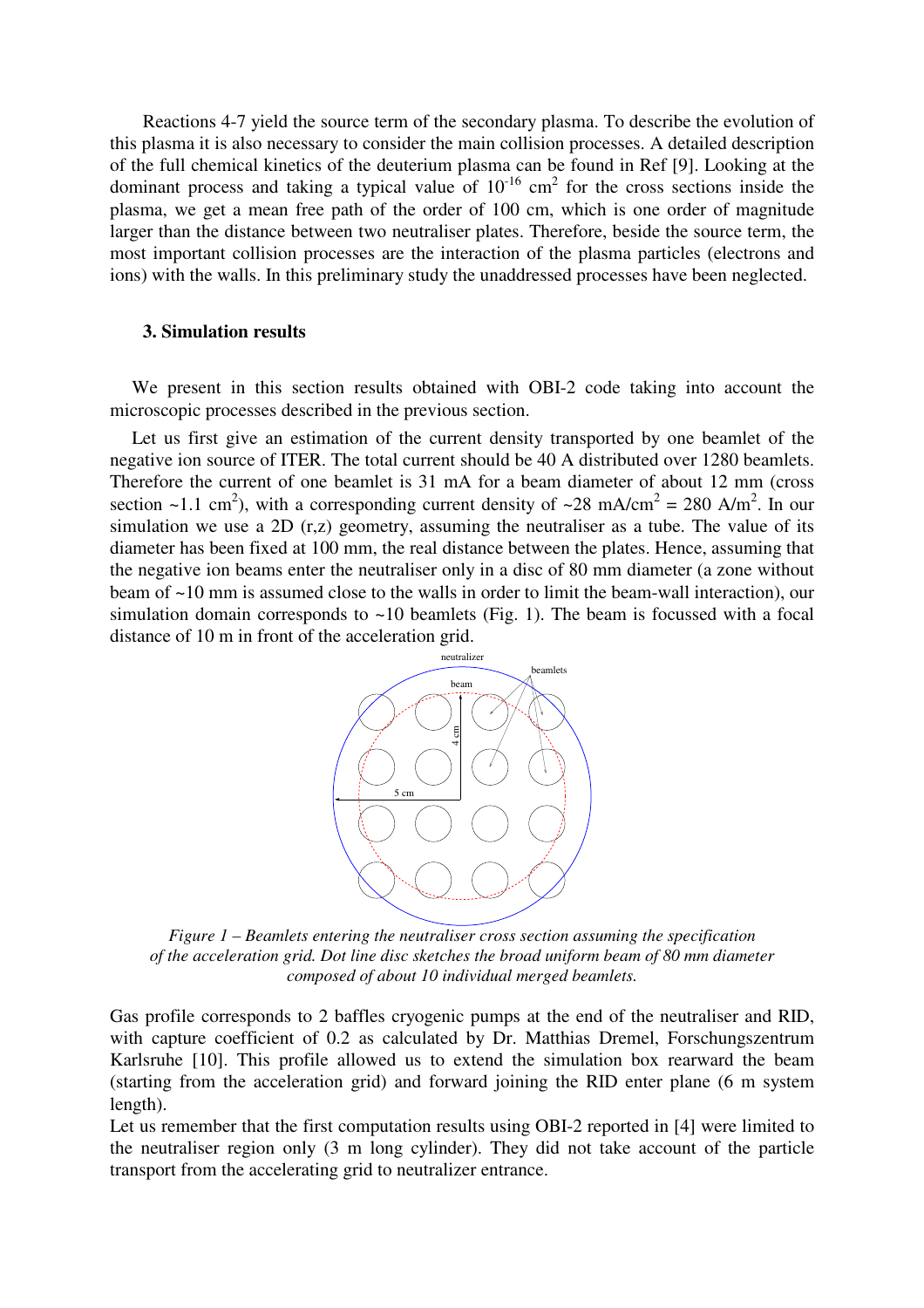The present extended version can address all the processes over the simulated volume (6 m long and 10 cm diameter) and their associated effects are discussed below.



*Figure 2 – Radial profiles of charged particles at the midplane of the neutraliser (* $z=3.5$  *m) at (a) t = 1.4*  $\mu$ *s and (b) 20*  $\mu$ *s.* 

At the early time of the simulation  $(1.4 \mu s - Fig; 2 (a))$ , the beam diverges  $(r > 40 \text{ mm})$  and the secondary plasma space charge is building-up. Later at 20  $\mu$ s (Fig. 2 (b)), the quasineutral plasma fills almost all the neutraliser volume (the sheath thickness is < 10 mm).

 However at the same moment (1.4 µs) after the beam enters in the neutraliser, the secondary plasma density is higher than the beam one. Hence, the neutralisation of the negative space charge starts helping the beam focusing. Approaching the steady-state ( $\sim 20$ ) µs), the secondary plasma density is almost one order of magnitude higher than the beam one (Fig. 2 (b) ). Consequently, the density gradient is much lower, especially at the beam border.



*Figure 3 – Density distribution of beam and plasma particles at*  $t = 20 \mu s$ *, on logarithmic scale (m<sup>-3</sup>).* (a) beam heavy species (D<sup>-</sup>; D<sup>o</sup>, D<sup>+</sup>); (b) stripped electrons; (c)  $D_2^+$  secondary plasma ions; *(d) 'thermalized' plasma electrons.* 

 Fig. 3 (a) shows, as expected, the beam radius decreasing with z due to the beam focusing. At the neutraliser midplane ( $z = 3.5$  m), the beam radius is  $\approx 25$  mm (blue line – Fig. 2 (b)).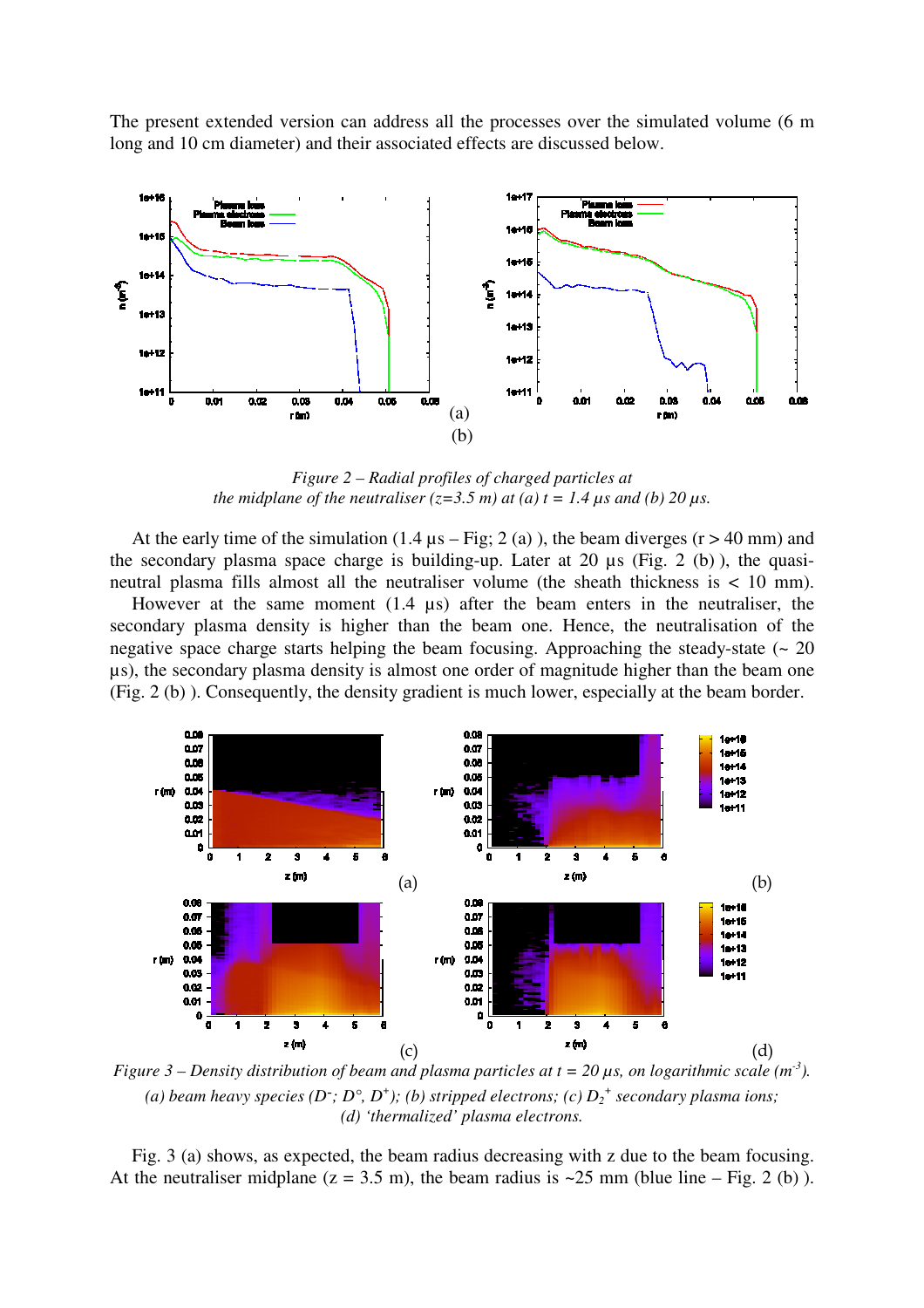The charge beyond this radius ( $r > 25$  mm,  $n \sim 10^{12}$  m<sup>-3</sup>) corresponds to the halo due to particles neutralised inside the accelerator.

From the 2D  $(r, z)$  density distributions shown in Fig. 3 at 20 us we can observe that the beam focusing follows the input angle and appears unaffected by the own negative space charge (Coulomb repulsion induces beam divergence). The initial trajectories are preserved due to the good overall charge neutralisation by the positive ions of the secondary plasma. It demonstrates the perfect compensation of the space charge induced by the secondary plasma (Fig. 3 (a) – red zone). The halo of early neutralised particles follows almost parallel trajectories (Fig. 3 (a) – blue zone) since they are not any longer affected by the space charge or electric field.

 The stripped electrons follow the beam, but they can also hit the neutraliser walls (Fig. 3 (b), blue region) and fill the space between the neutraliser and the RID (Fig. 3 (b);  $z > 5$ m). The first stripped electrons appear before the entry plane of the neutraliser due to the collisions between the beam particles and the residual target gas (Fig. 3 (b) at  $z \sim 2$  m).

 As mentioned above, the plasma particle densities are higher than the beam ones, so one can expect some of them flowing rearward the beam. That is the case for the positive ions leaving the neutraliser through the entry plane (Fig. 3 (c), red region 1 m  $\lt$  z  $\lt$  2 m). This flow of positive plasma ions goes to the accelerator. Assuming only one large aperture of 100 mm diameter in the final accelerator grid (analogous to SINGAP structure), about a half of these ions hit the acceleration grid, while the other half penetrate the grid aperture and can be accelerated towards the negative ion source.

At the other end of the neutraliser both ions and electrons diffuse close to the walls and fill the space between the neutraliser and the RID (Fig. 3 (c) and (d),  $z > 5$  m).

 Both types of electrons, stripped and plasma electrons, have a significant contribution to the ionisation of the gas molecules as can be seen from Figure 4, which shows that the ionisation rate of the plasma electrons is twice larger than the ionisation due to stripped electrons. Simulations show that the secondary plasma contribution increases with the number of beamlets composing the beam, at least in a 2D(r,z) geometry.

Concerning the plasma potential (not shown), its maximum value is  $\sim$ 12 V (at z = 3.7 m and on the axis) and it smoothly decreases when moving away along the neutraliser axis.



*Figure 4 – Ionisation rate induced by the stripped electrons and secondary plasma electrons for the broad beam (80 mm diameter)*